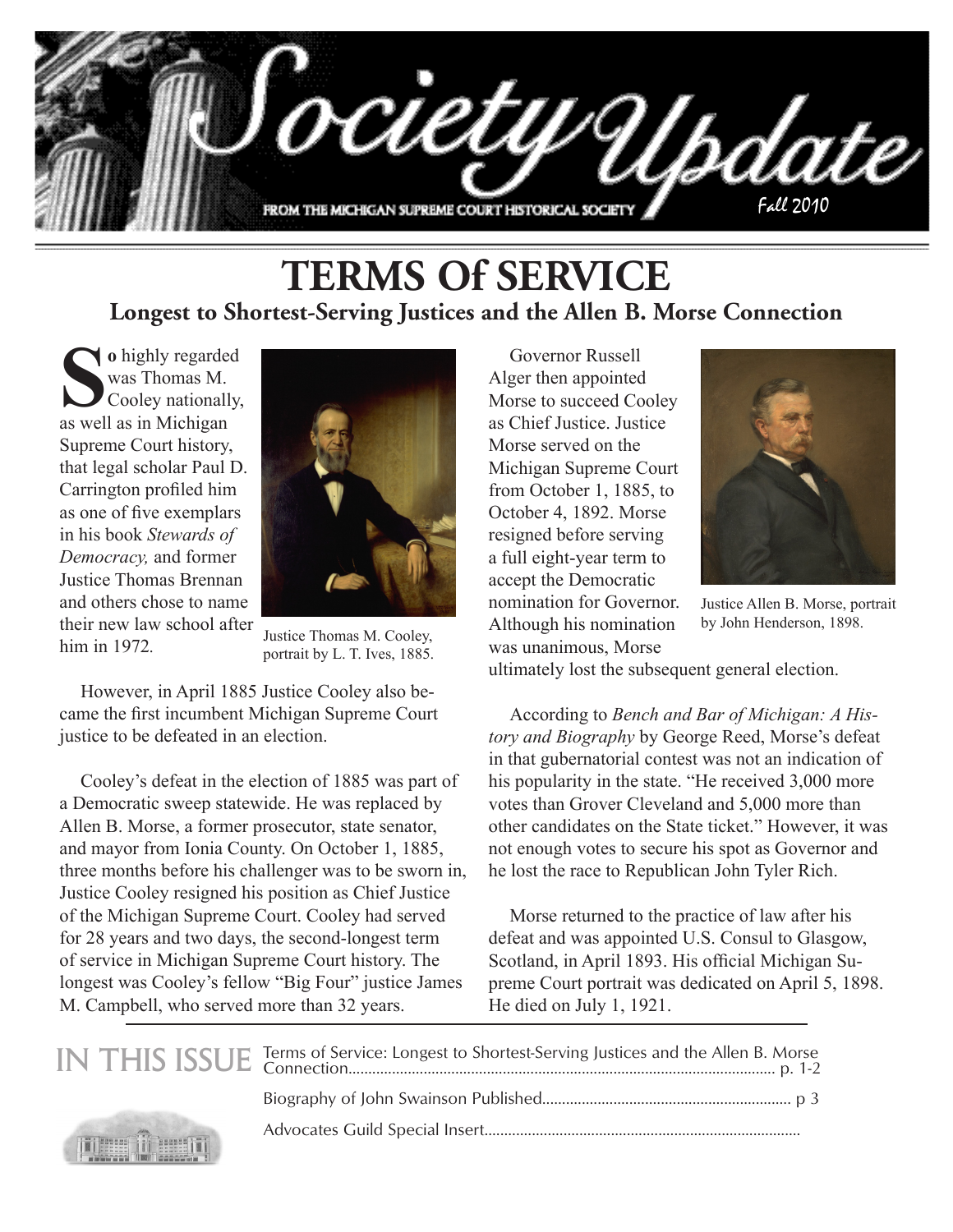#### michigan supreme court historical society

Upon Morse's resignation in 1892, Governor Edwin Winans appointed George Durand to the Michigan Supreme Court to fill the unexpired term. Durand's public service career had included serving as director of schools, alderman, and mayor of Flint, state representative, and Congressman. In 1876, a town in southeast Shiawassee County was



George Durand, portrait by Percy Ives, 1898.

even named after him.

Durand's practice of law, however, and in particular his appellate advocacy in both the Michigan and U.S. Supreme Courts, is what he is best known for historically.

In the case of *Belles v. Burr*, Durand successfully represented Eva Belles, a mother who wanted to vote in the Flint school board election. The decision by the Michigan Supreme Court was a decisive step toward the nineteenth amendment and women's right to vote.

Durand served only two months and 27 days on the Michigan Supreme Court, the shortest time period of any Michigan Supreme Court justice. However, upon his retirement from the state bench, he did not fade into obscurity.

Indeed, in the year after Durand's service on the Michigan Supreme Court, he served as a special U.S. prosecutor in a case of violations of customs law and the Chinese Exclusion Act, resulting in indictments and numerous convictions of many important government and business officials, .

In 1893, Durand also served as president of the State Bar of Michigan and as the first president of the State Board of Law Examiners. Durand died on June 8, 1903.

It is fascinating to look back at the history of the Michigan Supreme Court and learn more about Justice Allen B. Morse whose service on the court was flanked by one of the longest-serving justices (Thomas M. Cooley) and the shortest-serving justice (George Durand), both notable men in their own right.

\*\*\*

Much of the information for this article was derived from the *Michigan Supreme Court Historical Reference Guide*. See back panel for ordering information.

#### **Andrew Paulsen Named 2010 Coleman Intern**



Andrew Paulsen, a sophomore at Michigan State University, has been selected to serve as the Coleman Intern for the fall 2010 semester. Mr. Paulsen is studying finance with a minor in history. He hopes to practice law one day.

# **Save the Date!**

**The Officers and Directors** of the **Michigan Supreme Court Historical Society** cordially invite you to attend the

#### **Annual Membership Luncheon**

at twelve o'clock Thursday, April 28, 2011 at the Detroit Athletic Club 241 Madison Avenue Detroit, Michigan

Invitations will be mailed early next year.

*Thank you to all of our members! Your contributions are GREATLY appreciated!!!*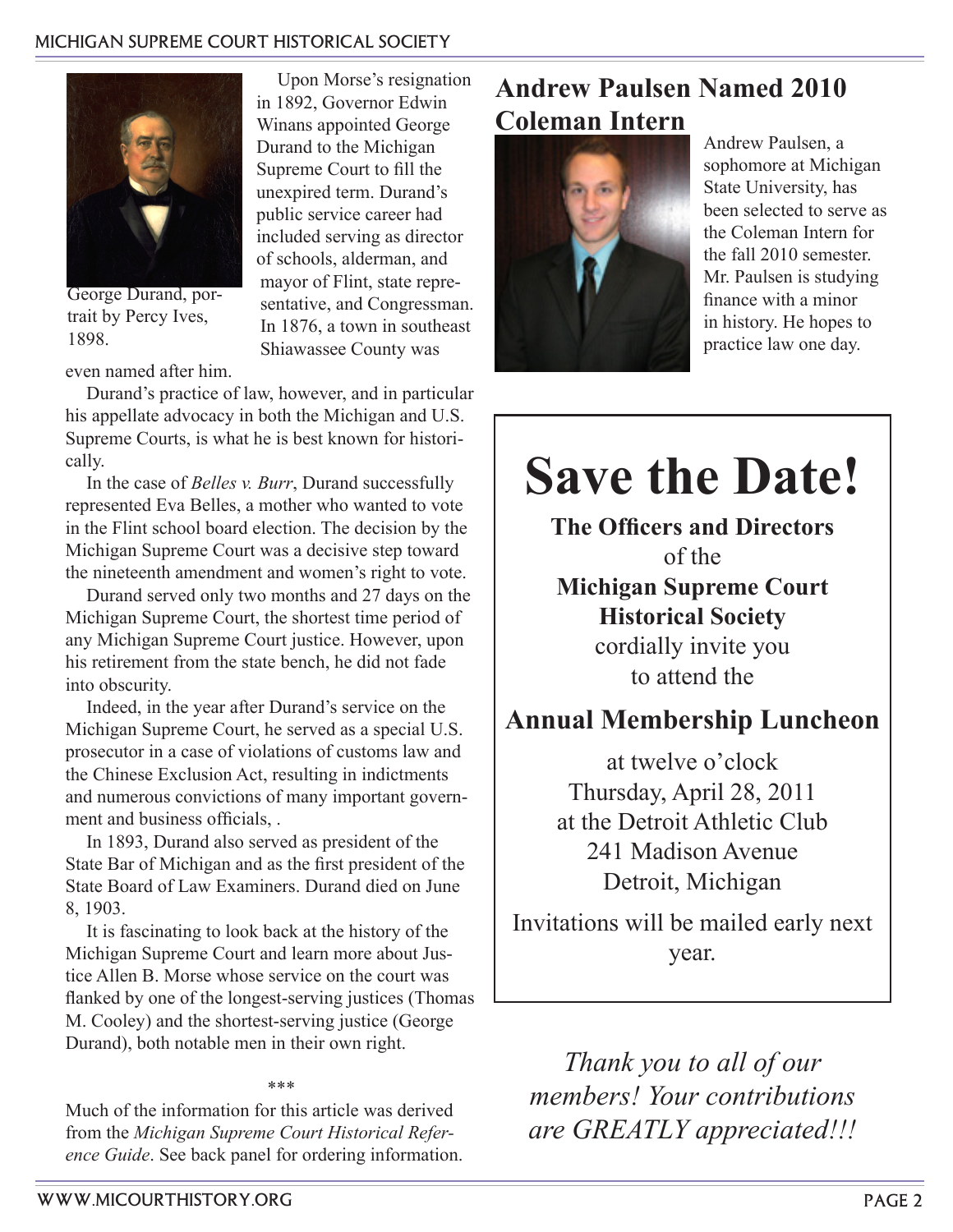### **Biography of John Swainson Published**

**M**ichigan State University Press has recently released *Wounded Warrior: The Rise and Fall of Michigan Governor John Swainson*, written by Lawrence M. Glazer.

The author writes in the preface to the book of Swainson's Supreme Court portrait presentation in 1984, in which he said, "I will let history, of which I have become quite fond, be the judge of my public career"

Cited as "being nearly forgotten today" Swainson was a war hero who lost both legs in World War II. He was also unique in Michigan history for having served in all three branches of government.

Swainson was elected to the State Senate at the age of 29. In 1958 he was elected to serve as the Lieutenant Governor under Governor G. Mennen Williams during his sixth term, and as Governor of Michigan in his own right two years later.



**End-of-Year Membership Renewal**

If you have not made a contribution to the Society for this year, it is not too late! Please consider a donation of \$100 or more to the Society to help us with our mission of preserving Court memorabilia and promoting the study of Michigan's legal heritage. Your financial support helps us to commission research, restore paintings, and so much more!

> Call (517) 373-7589 to renew your membership over the phone, visit our website at www.micourthistory.org, or mail a check to: Michigan Supreme Court Historical Society, First Floor Hall of Justice, 925 W. Ottawa Street, Lansing, MI 48915.

> > \*\*\*

## Advocates Guild Special Issue!

Also included in this issue of the *Society Update* is a special insert: the newsletter of the Advocates Guild, which includes photos from the recent Advocates Guild Dinner, held on the first night of the Court's new term.

The Advocates Guild was created in 2007 to honor the achievements of attorneys before the Michigan Supreme Court.

Membership in the Advocates Guild is open to any Society member who has had a calendared appeal before the Michigan Supreme Court.

For more information or to join, please contact, executive director Carrie Pickett at (517) 373-7589 or email cpickett@micourthistory.org.

After his defeat for re-election in 1962, Swainson resumed his law practice, then ran for and won a spot on the Wayne County Circuit Court, where he served with his future Michigan Supreme Court colleague Thomas Brennan. And like Brennan's Bob O'Leary in *The Bench*, Swainson visited other amputees to encourage them in their recovery.

In 1970 Swainson and Williams were both chosen by the Democratic party to be the candidates for the Michigan Supreme Court. Both won. Swainson served on the Michigan Supreme Court until 1975 when he was convicted of lying to the federal grand jury. He was named President of the Michigan Historical Commission in 1985. He died in 1994.